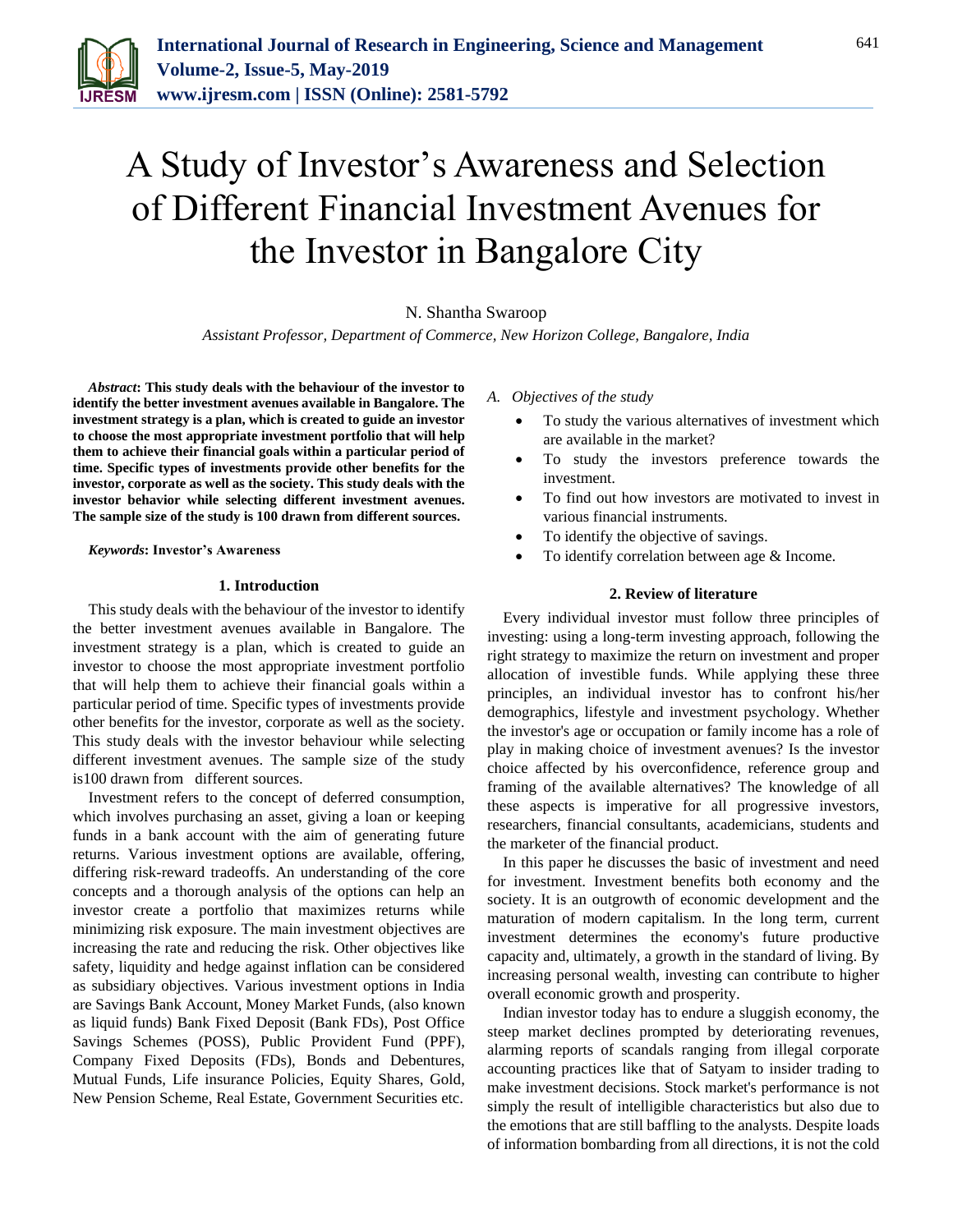

calculations of financial wizards, or company's performance or widely accepted criterion of stock performance but the investor's irrational emotions like overconfidence, fear, risk aversion, etc., seem to decisively drive and dictate the fortunes of the market.

Investments are made with an avowed objective of maximising wealth. Investors' behavior is characterized by over excitement and overreaction in both rising and falling stock markets. Most of the investments and financial theories are based on the idea that everyone takes careful account of all available information before making investment decision. This research is conducted to analyse the factors influencing the behavior of investors in capital market. Empirical evidence suggests that demographic factors influence the investors' investment decisions. This research article also investigates how investor interprets and acts on various capital market information to make informed investment decisions.

## **3. Research methodology research design**

A Research design is purely and simply the framework of plan for a study that guides the collection and analysis of data. The study is intended to find the investors preference towards various investment avenues. The study design is Descriptive in nature. Descriptive Research is a fact-finding investigation with adequate interpretation. It is the simplest type of research and is more specific. Mainly designed to gather descriptive information and provides information for formulating more sophisticated studies.

# **4. Sampling design**

- *Sample size:* 10 drawn from different sectors Sample extent: Respondents from Bangalore city.
- *Sampling method:* Convenience method of sampling is used to collect the data from the respondents. Researchers or field workers have the freedom to choose whomever they find, thus the name "convenience".
- *Data collection:*
- *Primary data -*collected through Structured Questionnaire
- *Secondary data -* Earlier records from journals, magazines and other sources
- *Statistical tools used for analysis:* Percentage analysis, Chi-square test & Correlation Analysis

## **5. Limitations of the study**

- The lack of knowledge of customers about the instruments can be major limitation.
- The information can be biased due to use of questionnaire.
- Area of the study was restricted to Bangalore city only.

# *A. Data Interpretation & analysis*

1. The study shows that 46% of respondents are in the age group of 20-30, 26% of respondents are in the age group of 31-40, 23% of respondents are in the age group of 41-50, 5% of respondents are in the age group of 50 and above.

- 2. The analysis shows that 62% of respondents are male, and 38% of respondents are female.
- 3. The analysis shows that 38% of respondents are postgraduate, 42% of respondents are graduate, and 20% of respondents are non-graduate.
- 4. The analysis shows that 58% of the respondents are salaried, 20% of respondents are self-employed, 4% of respondents are retired, and 4% of respondents are others.
- 5. The analysis shows that 64% of the respondents had a monthly income of Rs.20000, 28% of the respondents had a monthly income of Rs.20001-40000, and 8% of the respondents had a monthly income of above Rs. 60000.
- 6. The analysis shows that 24% of respondents are in beginning stage (no investment experience), 52% of respondents are in moderate stage (comfortable with fixed deposits, chit funds, post office), 20% of respondents are in knowledgeable stage (has brought or sold individual shares of stock or bonds), and 4% of the respondents are in experienced stage (frequently trade in stocks, commodities, options and futures).
- 7. The analysis shows that 36% of the respondents are saving 0-10% of their monthly income, 32% of respondents are saving 10-20% of their monthly income, 24% of the respondents are at 20-30% of their monthly income and 8% of the respondents are at 30% above of their monthly income.
- 8. The above table shows that majority of the respondents prefer traditional investment method which is banking sector for their savings, 70% of the respondents prefer Mutual Fund for their investment is the newly originated concept of investment yields a maximum benefit to the investor followed by Gold, Post office, Insurance and Real Estate. Only 24% of the respondents prefer Equities for their investment.
- 9. The above analysis shows that 48% of the respondents are investing monthly, 24% of respondents are investing quarterly, 12% of the respondents investing half yearly, and 16% of respondents investing yearly.
- 10. The above analysis shows that 16% of respondents got the information of investment from newspaper, 8% of respondents got the information of investment from news channels, 8% of respondents got the information of investment from books, 24% of respondents got the information of investment from investment is internet, 36% of respondents got the information of investment from family & friends, 4% of respondents source of investment is advisors, 4% of respondents got the information of investment from financial planners.
- 11. The above analysis shows that 28% of respondents